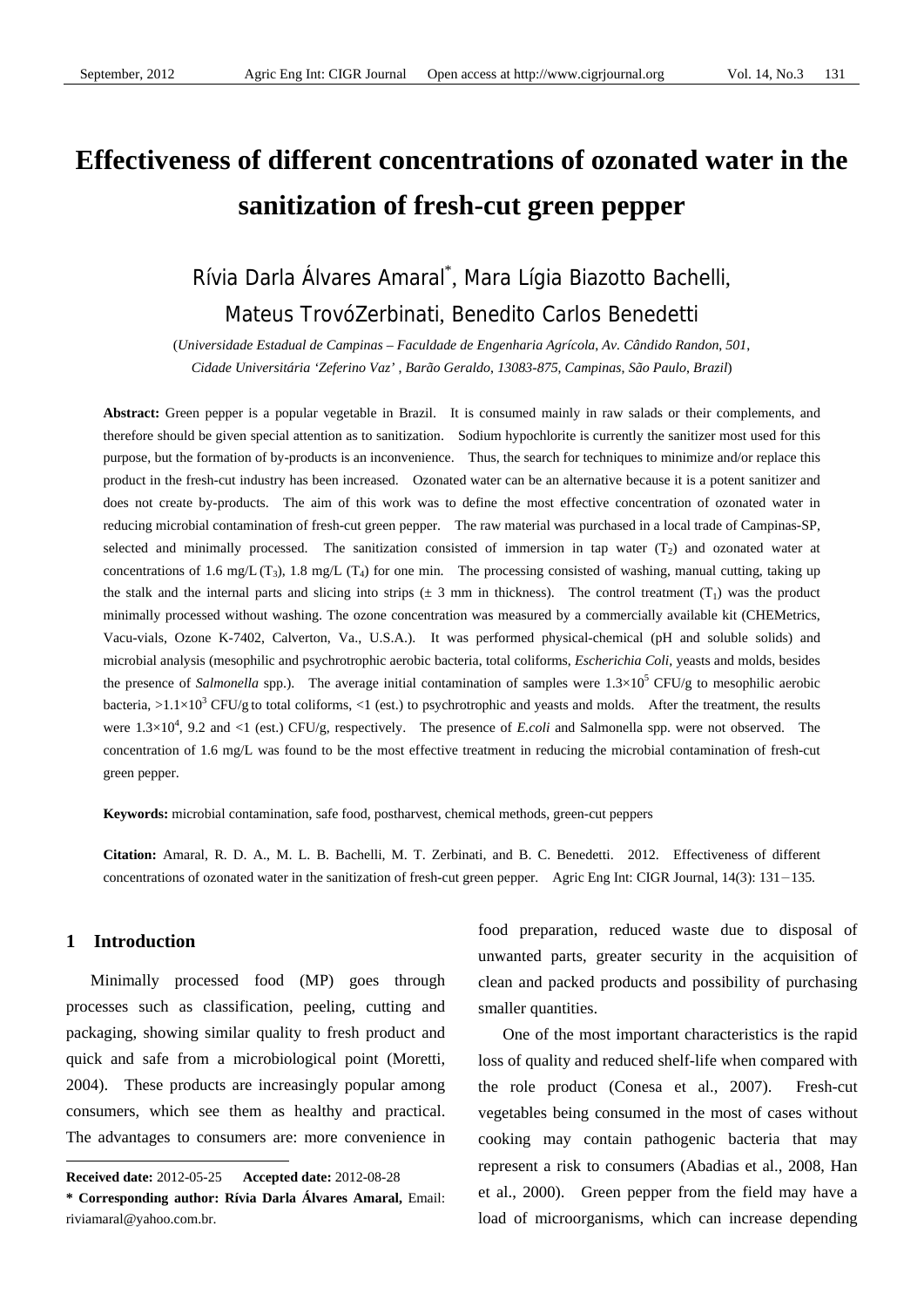how the product was handled. Then proper sanitization is essential in reducing microbial contamination (Barros et al., 1994, Gonzalez-Aguiar et al., 2004).

The increase in consumption of MP food and their association with foodborne disease outbreaks raise the safety concerns of these products (Little and Gillespie, 2008). Several studies have been done to detect pathogens in minimally processed fruits and vegetables (Santos et al., 2012, Abadias et al., 2011, Oliveira et al., 2011, Sant´Ana et al., 2011, Abadias et al., 2008). According to SVS (2005) Salmonella was the etiological agent identified in 34.7% of the foodborne outbreaks in the State of São Paulo from 1999 to 2004.

The method most used in Brazil for the sanitization of fruits and vegetables is sodium hypochlorite (Vanetti, 2004), but due to the production of chlorinated organic compounds, like trihalomethanes, which have carcinogenic potential and its impacts on human health and environmental safety has brought upon the search for alternative methods to replace this method sanitization (Garg et al*.*, 1990; Kim et al., 1999; Park and Lee, 1995; Vanetti, 2004).

Ozone is an alternative sanitizer to chlorine and has been very effective on bacteria inactivation, viruses and cysts of *Giardia* and *Criptosporidium*, both protozoa resistant to chlorine (Cavalcante, 2007). It doesn't leave residues in food, because it decomposes quickly in non-toxic molecular oxygen and used in low concentrations in a short time could be enough to obtain similar efficiency or in reducing microbial contamination in operations for sanitization. However, ozone's effectiveness depends on type of product, dose, method of application (ozonated water or gaseous), temperature, pH, relative humidity and presence of organic substances (Prestes, 2007). Ozone treatment (0.18 ppm) can reduce the population of microorganisms and retard physiological metabolism of fresh-cut celery store at 4℃ for nine days of storage (Zhang et al., 2005). Although ozonated water is not a method widely used in minimally processed industry, the substitution of chlorine by the ozone in sanitization of fruits and vegetables would be very important as regards to efficiency in reducing the number of *Enterobacteriaceae*, which include species of hygienic concern. Thereby, it can significantly reduce the consumption of free chlorine and the charge of organic chlorine residues in the waste water (Baur et al., 2004).

In the search for an alternative method to sodium hypochlorite in the sanitization of fresh-cut green pepper, the aim of this work was to define the most effective concentration of ozonated water to reduce microbial contamination of this product.

# **2 Materials and methods**

#### **2.1 Raw material and processing**

Green pepper was purchased in a local trade market of Campinas, SP, Brazil, selected, considering the lacking of injuries, and transported to the Postharvest Laboratory of the of the Agricultural Engineering Faculty of the University of Campinas. The product was randomly divided into four parcels. The first one was not washed  $(T_1)$ , the second was washed with tap water  $(T_2)$ , the third was sanitized with ozonated water at 1.6 mg/L  $(T_3)$ , and the fourth parcel was sanitized with ozonated water at 1.8 mg/L  $(T_4)$ . Then, each parcel was minimally processed.

The minimal processing consisted of washing, with the exception of T1, manual cutting, taking up the stalk and the internal parts and slicing into strips  $(\pm 3 \text{ mm in})$ thickness) with a sharp stainless steel knife. After this step,  $T_1$  (unwashed slices), and  $T_2$  (slices washed with tap water) samples were withdrawn. Treatments  $T_3$  and  $T_4$ were washed with ozonated water at concentrations: 1.6 mg/L and 1.8 mg/L, respectively, for one min. After washing, the products were drained for one min and taken for analysis.

All stages of processing were followed by Good Manufacturing Practices, and then the processing area and all the tools contained inside were cleaned. All people involved in the processing have utilized Individual Protected Equipments (IPE's) that consisted of apron, PVC boots, cap, mask and gloves. The temperature of the processing room was maintained at  $10\pm2\degree$  and the washing water at  $7\pm2^{\circ}$ C, excepted to treatment T<sub>2</sub> which used ambient water.

The equipment for the production of ozonated water used in the sanitization process of fruits (Figure 1)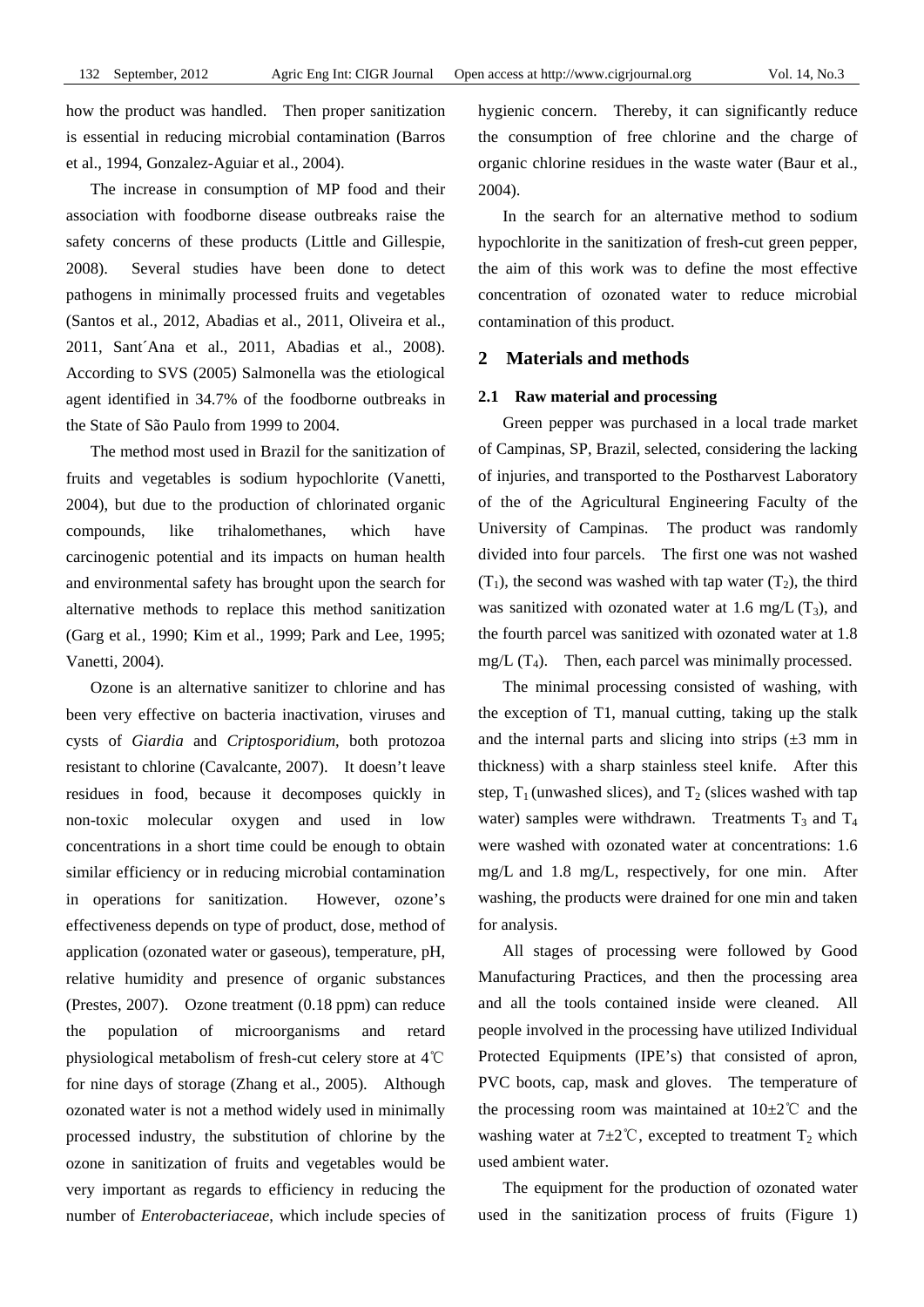recirculated ozonated water at a flow rate of 20 L/min through a stainless steel tank with 50 L capacity and provided a concentration of ozone of 1.0 to 2.0 mg/L. Ozone concentration was measured with an available commercial kit (CHEMetrics, Vacu-vials, Ozone K-7402, Calverton, Va., U.S.A.).



1. Generating ozone cell 2. Oxygen cilinder (99% of pureness) 3. Diffusing pipe 4. Ozonated water exit

Figure 1 Equipment for production of ozonated water,

The experiment was conducted in a completely randomized design with three replicates. Data was submitted to analysis of variance (ANOVA) and the averages compared with Tukey's test (5% probability), using the statistical package *Statistical Analysis System* (SAS Institute Inc., North Carolina, USA, 1989).

#### **2.2 Analysis**

#### **2.2.1 Microbiological**

Microbial analyses were executed according to methodology described by Silva et al. (2007).

a) Salmonella ssp: traditional technique of detection by classical cultural method of presence/absence, ISO 6579 (2007) method, using a sample of 25 g mixed manually with 225 ml of peptone water, incubated at  $37\pm1$ °C  $(18\pm2 h)^{-1}$ ;

b) Total count of psychrotrophic and mesophilic aerobic bacteria: performed by plating on the surface method, using Plate Count Agar (PCA). The samples were incubated at  $35\pm1^{\circ}$  (48 $\pm2$  h)<sup>-1</sup> for aerobic mesophilic and  $7\pm1^{\circ}$  (10 d)<sup>-1</sup> to total count of psychrotrophic aerobic. The reading was done in machine manual colony counter. The results were expressed as colony-forming units per gram of sample  $(CFU/g);$ 

c) Total count of yeasts and molds: by the standard count method in spread plating, using Dichloran Rose Bengal Chloramphenicol (DRBC) Agar. The samples were incubated at 22-25℃ for five days. The results were expressed as colony-forming units per gram of sample (CFU/g);

d) Total coliforms and *Escherichia coli*: were performed by Most Probable Number method (MPN). The inoculated tubes of Lauryl Sulphate Tryptose (LST) were incubated at  $35\pm0.5^{\circ}$  (24 $\pm$ 2 h)<sup>-1</sup> and the growth of gas production was observed. The confirmation test was performed with tubes of Billiant Green broth (VB) and *E.Coli* broth (EC).

#### **2.2.2 Physical-chemical**

Analyses were carried out according to the methodology described by AOAC (1995).

 a) Total soluble solid content: direct reading in digital refractometer, using the homogenate pulp. The results were expressed as  $^{\circ}$  Brix.

b) pH: direct measurement by potentiometry, which is the immersion of digital pH meter in the homogenized and crushed sample. The results were expressed as pH units.

## **3 Results and discussion**

#### **3.1 Microbial analyses**

The effects of different concentrations of ozonated water and the washing with tap water in aerobic mesophilic and psychrotrophic bacteria, yeasts and molds and total coliforms counts are shown in Table 1. The data for *Salmonella* spp. is not shown because its presence was not detected in any sample, confirming that this product does not offer a risk factor for the health of consumers.

**Table 1 Microbiological analysis results for the fresh-cut green pepper after the sanitation treatments** 

| Microrganism      | Treatment          |                          |                             |                                      |  |
|-------------------|--------------------|--------------------------|-----------------------------|--------------------------------------|--|
|                   | Without<br>washing | Washed with<br>tap water | Ozone at<br>1.6 mg $L^{-1}$ | Ozone at<br>$1.8 \text{ mg } L^{-1}$ |  |
| Mesophilic*       | $1.3\times10^{5}$  | $>6.5\times10^{6}$ est   | $>6.5 \times 10^{6}$ est    | $1.27\times10^{4}$                   |  |
| Yeasts and molds* | $<$ 10 est.        | $<$ 10 est               | $<$ 10 est                  | $<$ 10 est.                          |  |
| Psychrotrophic*   | $<$ 10 est.        | $<$ 10 est.              | $<$ 10 est                  | $<$ 10 est.                          |  |
| Total coliforms** | $>1.1\times10^{3}$ | $>1.1\times10^{3}$       | $9.2 \times 10^{1}$         | $>1. \times 10^3$                    |  |

Note: Values in CFU/g; \*\* Values in MPN <sup>-1</sup> (most probable number); est: estimated value, according to Silva et al. (2007).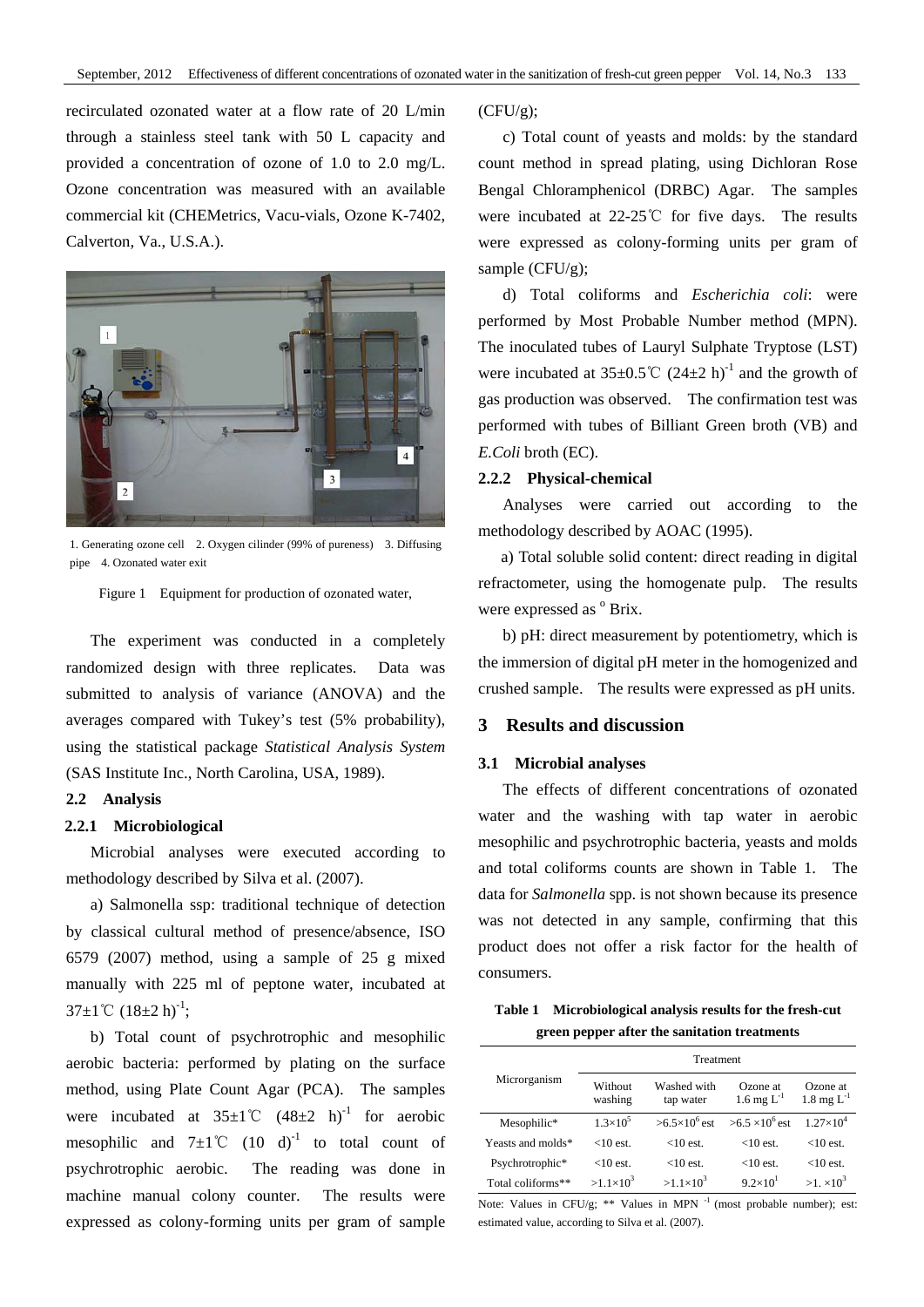The Brazilian Legislation, ANVISA – Resolution RDC-12 (Brasil, 2001), provides a microbiological standard for vegetables and similar - fresh, whole, prepared (peeled or selected or fractionated), sanitized, refrigerated or frozen for consumption, which consists of the absence of *Salmonella* in 25 g of product and maximum of  $10^2$  CFU/g of coliforms at 45°C. The sanitization process is a very important step in reducing microbial load of whole and fresh-cut products, which was demonstrated in the experiment.

For values of total coliforms, high counts were observed in the treatments without washing in tap water. The sanitization with 1.6 mg/L was efficient, reducing the value of these microrganisms to a value acceptable by the law (Table 1). While the legislation does not establish parameters and neither refers to yeasts and molds (potential foodbornes) and neither the total coliforms (potential foodborne and group of bioindicators of food hygiene), Berbari et al. (2001) argued that populations of total coliforms in level of  $10^5$  CFU/g and yeasts and molds in level of  $10^4$  CFU/g corresponded to high contamination of these microorganisms in product. Lower values than the recommendation of Berbari et al. (2001) were found on fresh-cut green pepper in this work.

The concentrations of ozonated water studied were not effective in reducing aerobic mesophilic count. According to Adams et al. (1989), this could be a consequence of neutralization of sanitizers by components leaching from cut produce surfaces.

#### **3.2 Physical-chemical analysis**

The results of pH and soluble solids for the fresh-cut green pepper after the treatments are presented in Table 2. The data showed that the fresh-cut green pepper was significantly different in pH among the product without washing, washed with tap water and in different concentrations of the ozonated water; however, the different concentrations were statistically equal between themselves. According to Ragaert et al. (2007), intracellular pH is an important intrinsic factor to fresh-cut vegetables and can vary from 4.9 - 6.9. The pH values found in fresh-cut green pepper in this work were from 6.00 - 6.18. Similar values had been found by Pilon et al. (2006). This range of pH could allow the growth of microorganisms from the moment that the nutrients become available.

**Table 2 Results of pH and soluble solids of fresh-cut green pepper without washing, washed with tap water and with 1.6 mg/Land 1.8 mg/L of ozonated water** 

| Analysis                           | Treatment |                          |                                |                                |  |
|------------------------------------|-----------|--------------------------|--------------------------------|--------------------------------|--|
|                                    | Unwashed  | Washed with<br>tap water | Ozone at<br>$1.6 \text{ mg/L}$ | Ozone at<br>$1.8 \text{ mg/L}$ |  |
| pН                                 | 6.18A     | 6.07B                    | 6.01C                          | 6.00C                          |  |
| Soluble solids<br>$(^{\circ}Brix)$ | 4.50A     | 4.25B                    | 4.00C                          | 4.25B                          |  |

Averages followed by distinct capital letters in the same line differ between itself to the level of 5% of probability, for Tukey's test.

For soluble solids content, the product washed with tap water and the sanitized with 1.8 mg/L of ozonated water are statistical equal, however, they are different from the treatment without washing and from the sanitized with ozone at 1.6 mg/L. The highest value was for the treatment without washing  $(4.50 \text{ °Brix})$  and the minor was the product sanitized with 1.6 mg/L (4.00 °Brix). These values for soluble solids were similar to the values in the range of 3.5 to 5.0 °Brix found by Morgado et al. (2008) when they evaluate different temperatures and coverings in the conservation of "Magali -R" green pepper.

# **4 Conclusion**

The average initial contamination of samples were  $1.3 \times 10^5$  CFU/g to mesophilic aerobic bacteria,  $>1.1 \times 10^3$ CFU/g to total coliforms, <10(est.) to psychrotrophic and yeasts and molds. After the treatment, the results were  $1.3 \times 10^4$ , 9.2 and < 10 (est.) CFU/g, respectively. The presence of *E.coli* and *Salmonella* spp. was not observed. The concentration of 1.6 mg/L of ozonated water was considered the most effective treatment in reducing the microbial contamination of fresh-cut green pepper.